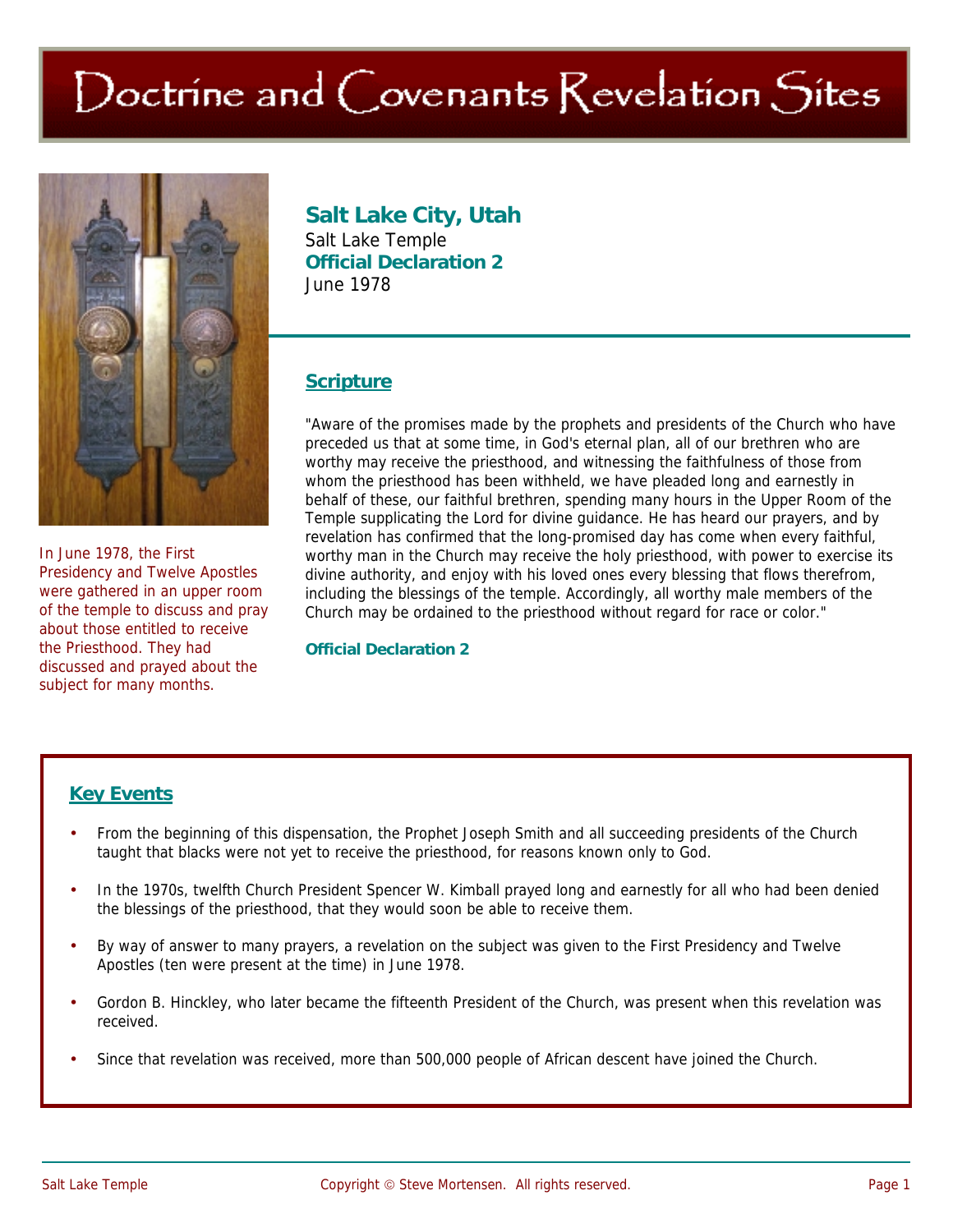

On this occasion, after several hours of heartfelt discussion, they united in prayer with President Spencer W. Kimball as voice. During the prayer, the revelation was given to all assembled.

#### **Words of Joseph Smith**

"The power, glory and blessings of the Priesthood could not continue with those who received ordination only as their righteousness continued; for Cain also being authorized to offer sacrifice, but not offering it in righteousness, was cursed. It signifies, then, that the ordinances must be kept in the very way God has appointed; otherwise their Priesthood will prove a cursing instead of a blessing. If Cain had fulfilled the law of righteousness as did Enoch, he could have walked with God all the days of his life, and never failed of a blessing." (Teachings of the Prophet Joseph Smith, 169)

#### **Words of Spencer W. Kimball**

"On the ninth of June [1978] a policy was changed that affects great numbers of people throughout the world. Millions and millions of people will be affected by the revelation which came. I remember very vividly that day after day I walked to the temple and ascended to the fourth floor where we have our solemn assemblies and where we have our meetings of the Twelve and the First Presidency. After everybody had gone out of the temple, I knelt and prayed. I prayed with much fervency. I knew that something was before us that was extremely important to many of the children of God. I knew that we could receive the revelations of the Lord only by being worthy and ready for them and ready to accept them and put them into place. Day after day I went alone and with great solemnity and seriousness in the upper rooms of the temple, and there I offered my soul and offered my efforts to go forward with the program. I wanted to do what he wanted. I talked about it to him and said, 'Lord, I want only what is right. We are not making any plans to be spectacularly moving. We want only the thing that thou dost want, and we want it when you want it and not until.' We met with the Council of the Twelve Apostles, time after time in the holy room where there is a picture of the Savior in many different moods and also pictures of all the Presidents of the Church. Finally we had the feeling and the impression from the Lord, who made it very clear to us, that this was the thing to do to make the gospel universal to all worthy people." (The Teachings of Spencer W. Kimball, 450-451)